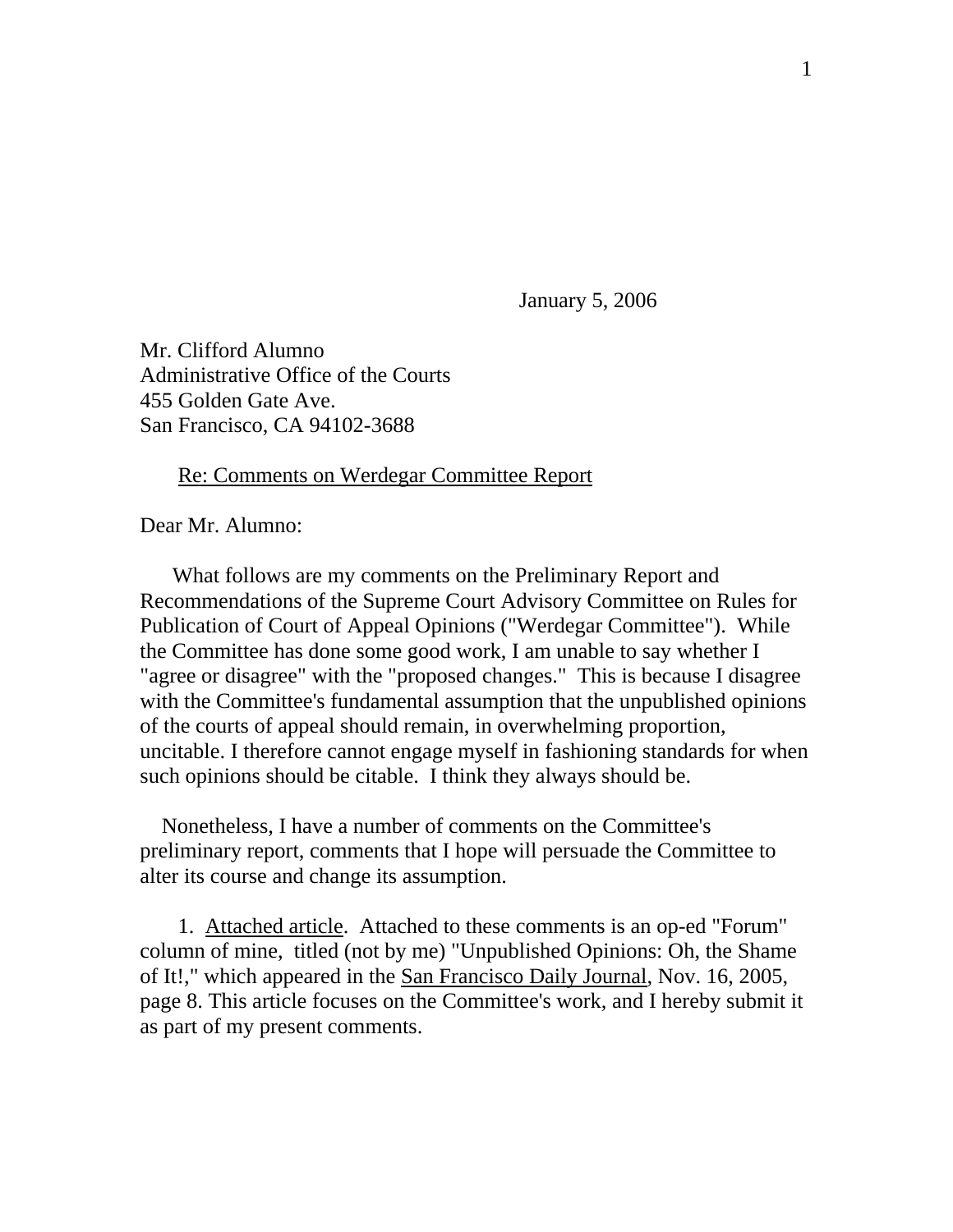#### 2. The role of the Committee's Members.

 The Committee's 13 members included seven appellate justices (six from the court of appeal, one from the supreme court); three attorneys in private practice; and three functionaries. See pages 7-9. Even putting aside the three functionaries, the judge-attorney split of 7 to 3 skews the Committee's membership so as to discredit its recommendations.

 The Committee's actions as well as its membership raise questions of imbalance. On a key point -- whether the presumption of Rule 976 against publication should be changed to one in favor of publication -- the Report states that "a majority of the committee decided not to recommend revising the presumption at this time" (p. 5). The reference to a Committee "majority" implies that there was one or more dissenting view(s). Readers of the Report are not told, however, either who the dissenter(s) may have been or what they may have said. This is a regrettable lack of transparency; the public and the profession deserve to know these things. I therefore suggest that now, in its final Report, the Committee should disclose by name how its individual members have voted and the content of any dissenting view or views they have expressed.

## (3) The New York Comparison

 Faced with the example of comparable numbers of opinions in New York, where they are all citable, the Committee seeks to distinguish New York, both factually and legally (pp. 14-15). The Committee claims that New York's practice and procedure "relies heavily upon the use of brief memorandum opinions, [which] would not likely be a satisfactory alternative for a California bench and bar long accustomed to receiving fully reasoned appellate dispositions of causes, regardless of publication status - and may be inconsistent with our state's constitutional requirements."

 Two problems beset this argument. First, the constitutional danger is a red herring. California's "constitutional requirements" almost certainly would be satisfied by "memorandum" opinions such as those used in New York. See Lewis v. Superior Court of San Bernardino County (1999) 19 Cal.4th 1232 (passim); People v. Garcia (2002) 97 Cal. App. 4th 847, 850 (confirming "propriety of memorandum opinions in unpublished cases") Second, the argument is in any event irrelevant, since there is no proposal for California to switch to New York-style opinions. California's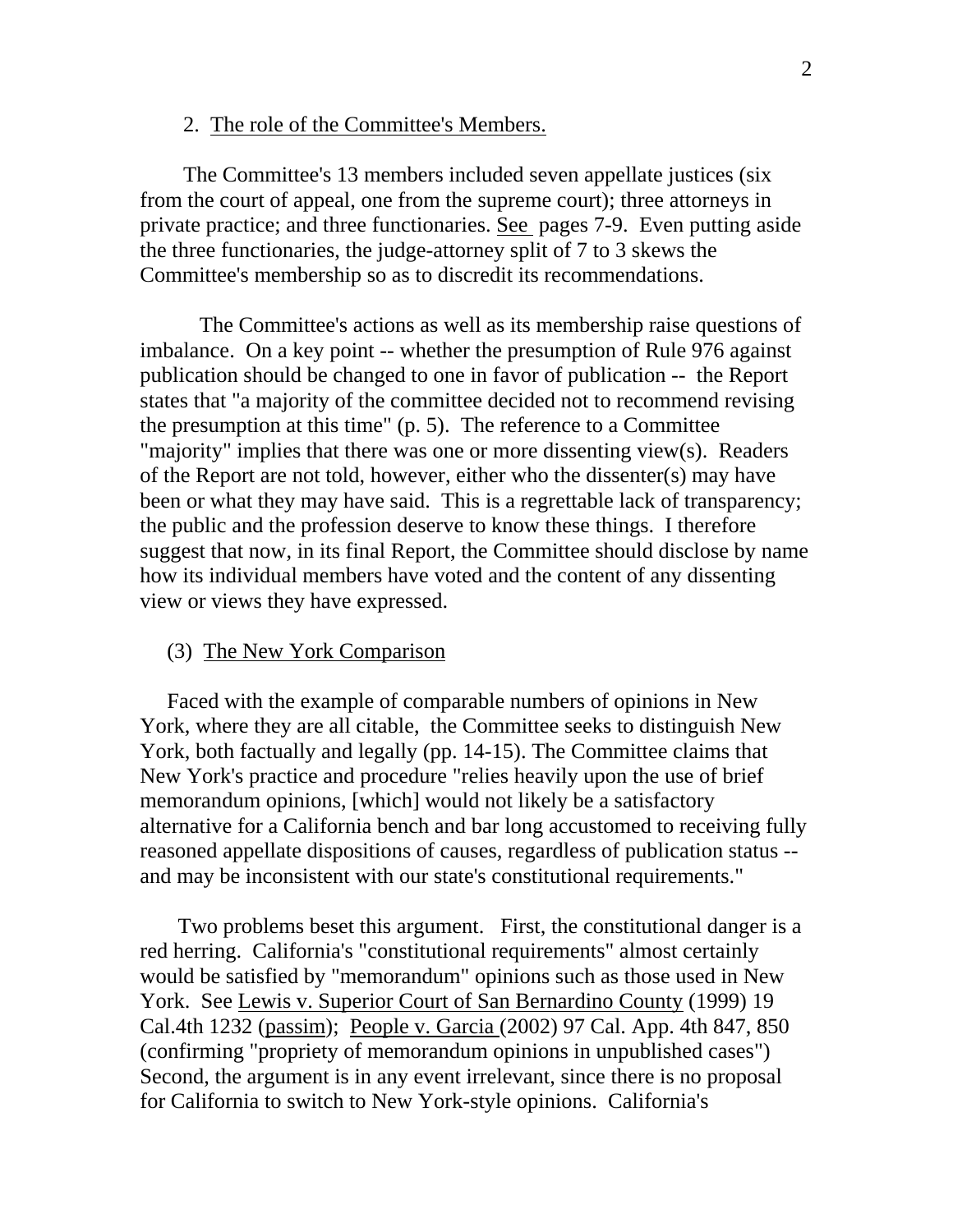unpublished opinions could stay exactly as they are; they satisfy California's constitution now, and they would continue to do so.

## (4) Tracking Unpublished Opinions

 The Report discloses that the Supreme Court's criminal and civil staffs "internally track issues in cases seeking review, whether published or unpublished, in order to identify inconsistencies," and that this is done with "internal computer programs, along with a numerical system for identifying issues." In so far as it involves unpublished cases, this tracking system may violate Rule 977, which provides that unpublished opinions "shall not be cited or relied on by a court or a party in any other action . . . ." One can argue about the meaning of the words "cited" and "relied on" when it is an individual justice who takes the action for research purposes in his or her own chambers. In this case, however, the Supreme Court's tracking system plainly is run by the court; it is the court -- probably through its staff employees -- that does any of the "citing" or "relying" involved. When one of the court's staff members writes a "conference memorandum" that concludes with a recommendation to grant or not to grant review, it would seem hard to say that the court is not "citing" or "relying on" the unpublished cases in its tracking system data base -- and is not violating Rule 977. At the least, the Committee in its final Report is obliged, I respectfully suggest, to address this question of legal integrity -- of whether the state supreme court routinely violates state law -- that has been raised by the Committee's own Preliminary Report.

# (5) Publication Requests After Online Availability

 The Committee makes much of the fact that although unpublished opinions have been available on the Internet since October 2001, "no discernible increase" has occurred during that period in requests for publication of opinions originally filed unpublished (pp. 11-12). There is no mystery here. One reason for this conduct, unremarked by the Committee, readily suggests itself. If an unpublished opinion is significant enough to a party's case that the party would request publication, that opinion would have been known to the party (or the party's counsel), whether or not it was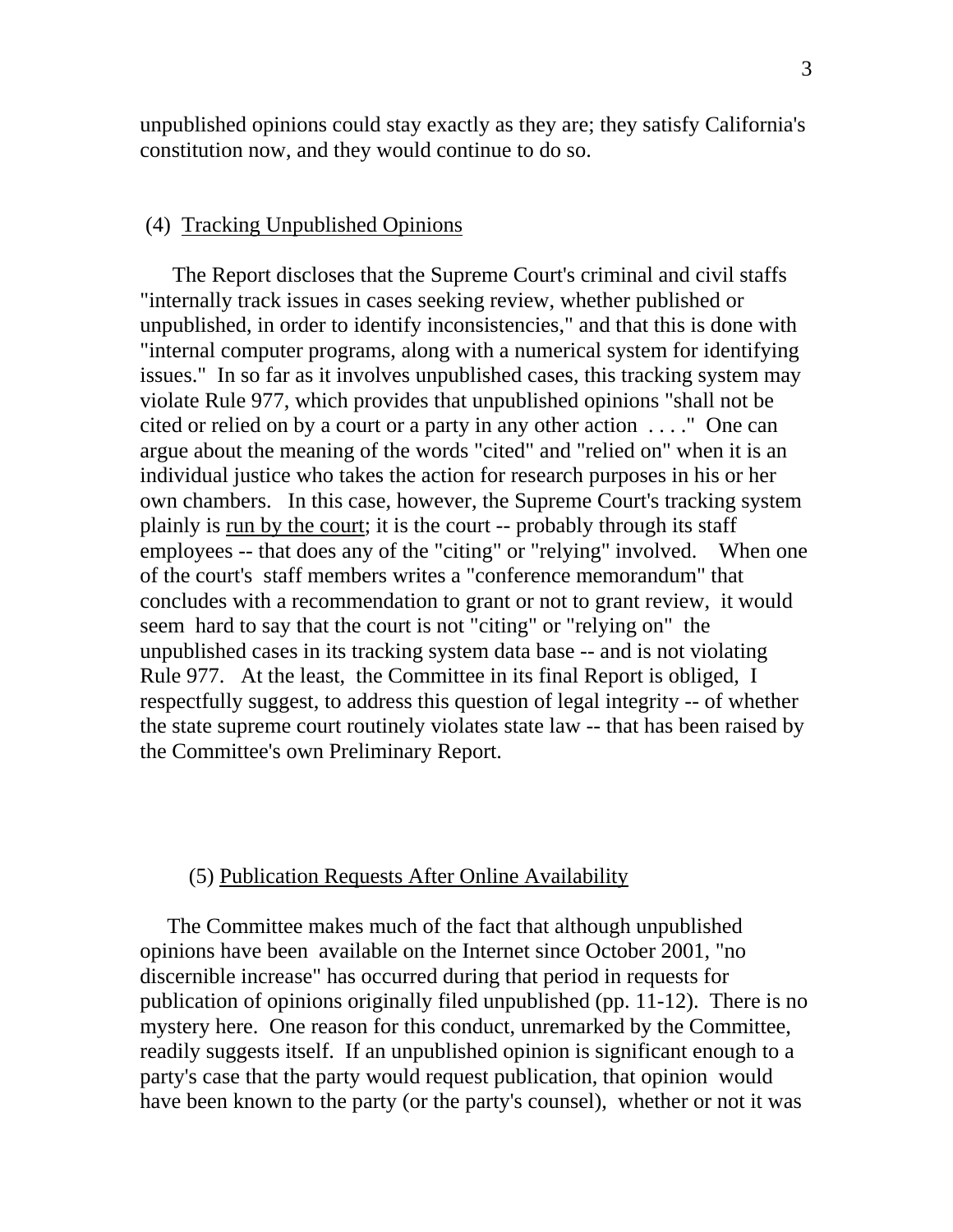on the Internet. Putting these opinions online thus does not tell the parties anything they do not already know.

## (6) Continuing the Committee's Work

 A final, cross-cutting comment arises from the Committee's discussion of "limited citation" -- and its revelation that 67 percent of attorneys questioned said they thought parties should be permitted to cite to the Supreme Court unpublished opinions from the same appellate district that arguably conflict with the decision before the court (p. 27). Thus there appeared to be "some" interest in such an innovation," the Committee mildly states. (p. 34) But because the Committee's charge purports to forbid consideration of citing unpublished opinions (p. 34), all that the Committee felt it could do -- and all it did do -- was ask the Supreme Court to consider convening yet another advisory committee. ( "The Committee also recommends that the Supreme Court consider asking an advisory committee to evaluate the possibility of expanding the circumstances under which parties may draw the Supreme Court's attention to unpublished opinions." (p. 34).)

 This would be extremely wasteful -- at a time when the judiciary is trying to impress the legislature with its fiscal prudence -- and it is not all that the Committee can do. Anything that a new advisory committee could do, the present Committee can do; it need only ask the Chief Justice to extend either the Committee's term of existence or its charge, or both. That way, the work done by the Committee and its members and staff would not be wasted; the "limited citation" proposal, for example,would not have to be stuffed back into the files for another five or ten years. Having claimed that it cannot do more because of limits on its charge (Summary of Report, p. 3; Report, p. 34), the Committee is obliged, I think, to explain in its final report why it should not simply ask to have those limits lifted.

 Extension of the Committee's term would be as easy as extension of its charge. As the materials distributed by the Committee disclose, the Committee's predecessor, the Appellate Process Task Force ("Strankman Task Force"), was appointed in 1997 and was still going in 2001, ironically for the very purpose of keeping unpublished opinions uncitable. See "A White Paper on Unpublished Opinions of the Court of Appeal," Appellate Task Force, March 2001. It is time that the Committee and its handlers stopped avoiding, and faced directly, the question whether unpublished